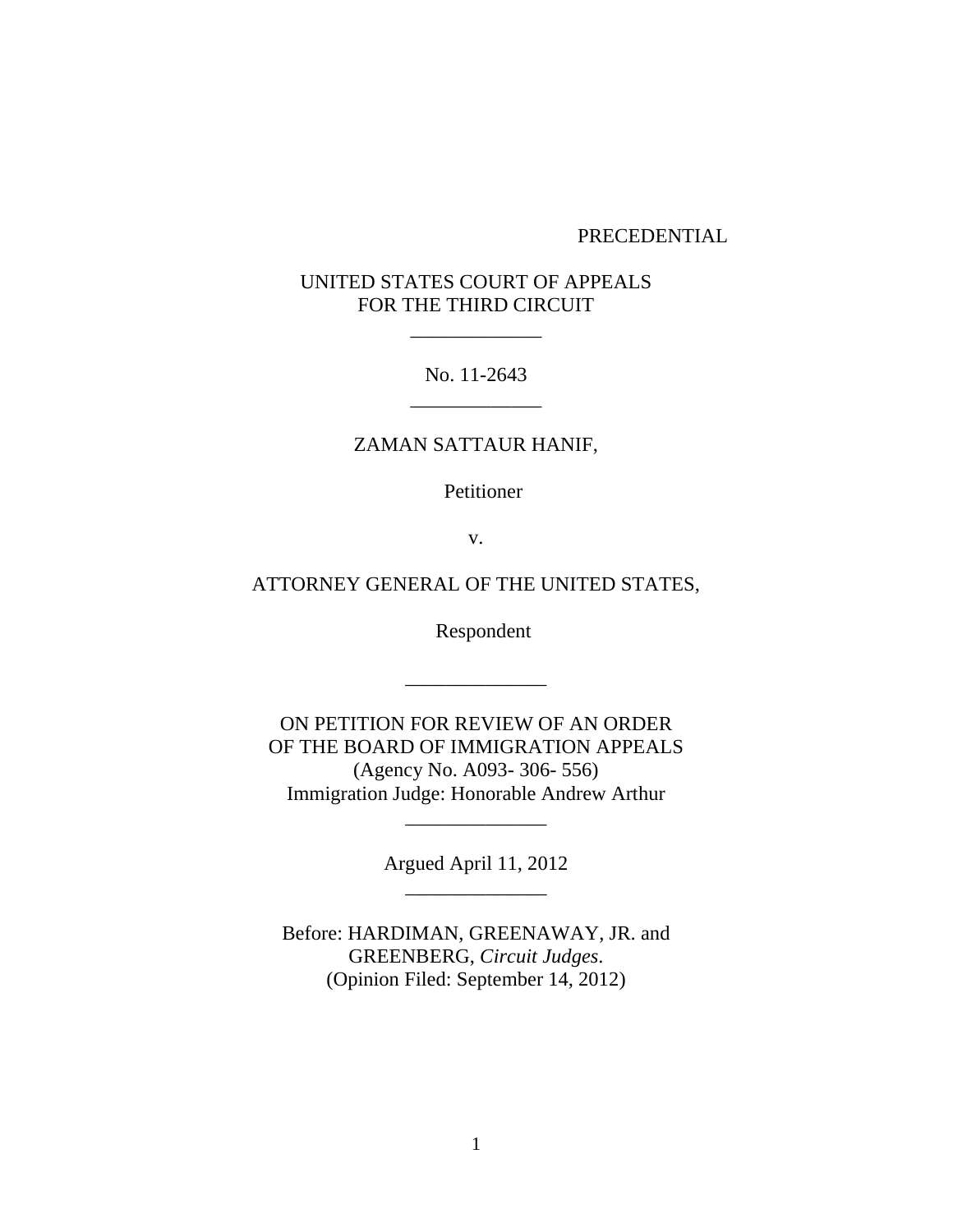# OPINION \_\_\_\_\_\_\_\_\_\_\_\_\_\_

\_\_\_\_\_\_\_\_\_\_\_\_\_\_

Ryan A. Muennich, Esquire (argued) Muennich & Bussard 30 Vesey Street 16th Floor New York, NY 10007 *Counsel for Petitioner*

Mary A. Kenney, Esquire Benjamin R. Winograd, Esquire (argued) American Immigration Council 1331 G Street, N.W. Suite 200 Washington, DC 20005 *Counsel for Amicus*

Eric H. Holder, Jr., Esquire (*Did not enter an appearance)* Rachel L. Browning, Esquire (argued) Joseph D. Hardy, Jr., Esquire Thomas W. Hussey, Esquire Justin R. Markel, Esquire Blair O'Connor, Esquire United States Department of Justice Office of Immigration Litigation Civil Division P.O. Box 878 Ben Franklin Station Washington, DC 20044 *Counsel for Respondent*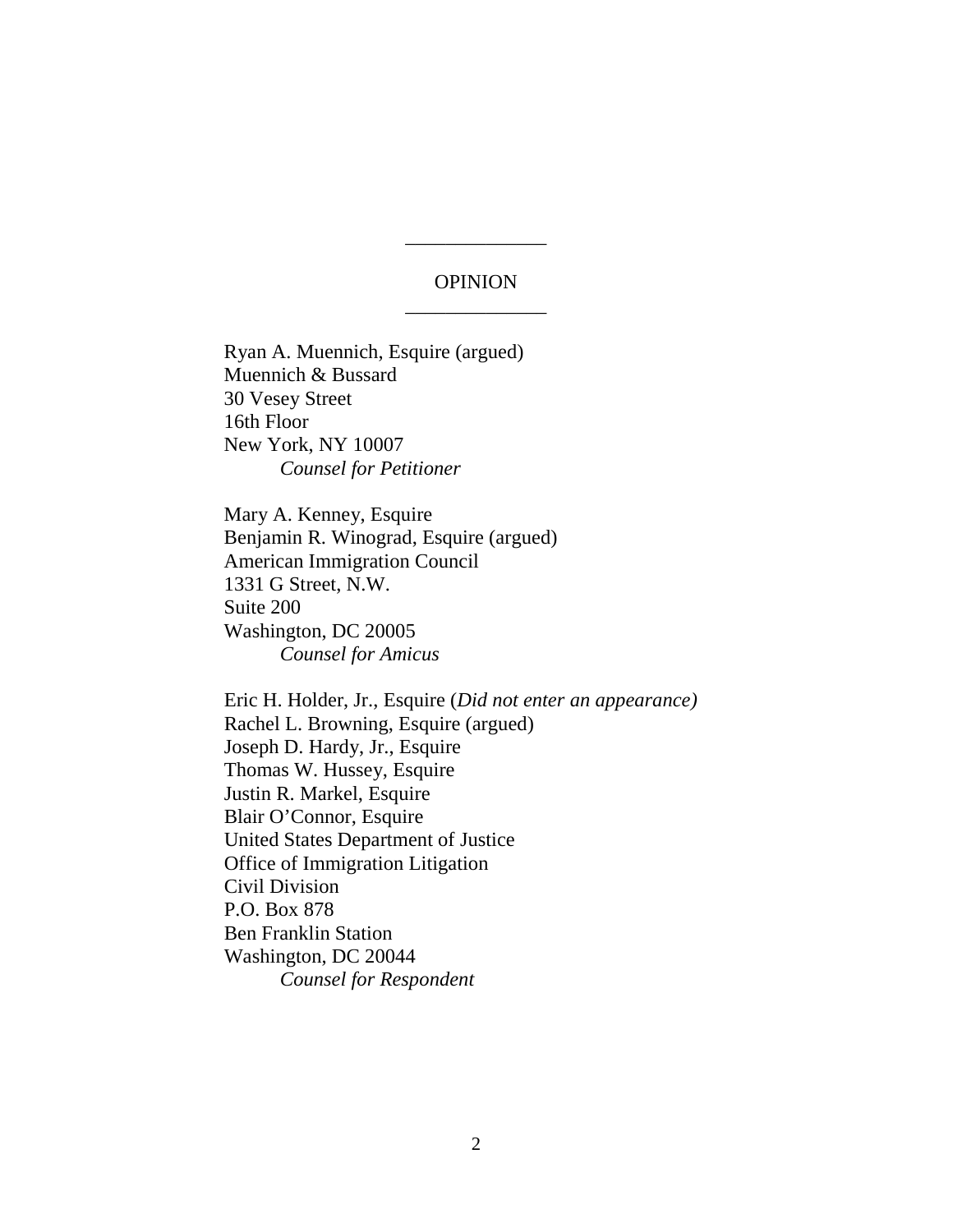### GREENAWAY, JR., *Circuit Judge*.

Petitioner Zaman Sattaur Hanif ("Hanif" or "Petitioner") seeks review of the decision of the Board of Immigration Appeals  $("BIA")^1$  $("BIA")^1$  finding him statutorily ineligible for relief from removal under  $8 \text{ U.S.C. }$   $\frac{182 \text{ (h)}}{2}$  $\frac{182 \text{ (h)}}{2}$  $\frac{182 \text{ (h)}}{2}$ Applying the precedent of Matter of Koljenovic, 25 I. & N. Dec. 219 (BIA 2010), the BIA found that Hanif was a lawful permanent resident ("LPR"), and that his date of admission was May 17, 2006, the date he was granted LPR status. Thus, he had not satisfied the seven years of continuous residence required by the statute. Hanif argues that the language of the statute is clear, and that he has never been "admitted"<sup>[3](#page-2-2)</sup> to the

<span id="page-2-0"></span> $1$  In lieu of issuing its own opinion, the BIA adopted and affirmed the decision of the Immigration Judge ("IJ").

<span id="page-2-1"></span> $2$  The BIA based its decision on the following sentence in subsection (h): "No waiver shall be granted under this subsection in the case of an alien who has previously been admitted to the United States as an alien lawfully admitted for permanent residence if either since the date of such admission the alien has been convicted of an aggravated felony or the alien has not lawfully resided continuously in the United States for a period of not less than 7 years immediately preceding the date of initiation of proceedings to remove the alien from the United States."

<span id="page-2-2"></span><sup>&</sup>lt;sup>3</sup> "The terms 'admission' and 'admitted' mean, with respect to an alien, the lawful entry of the alien into the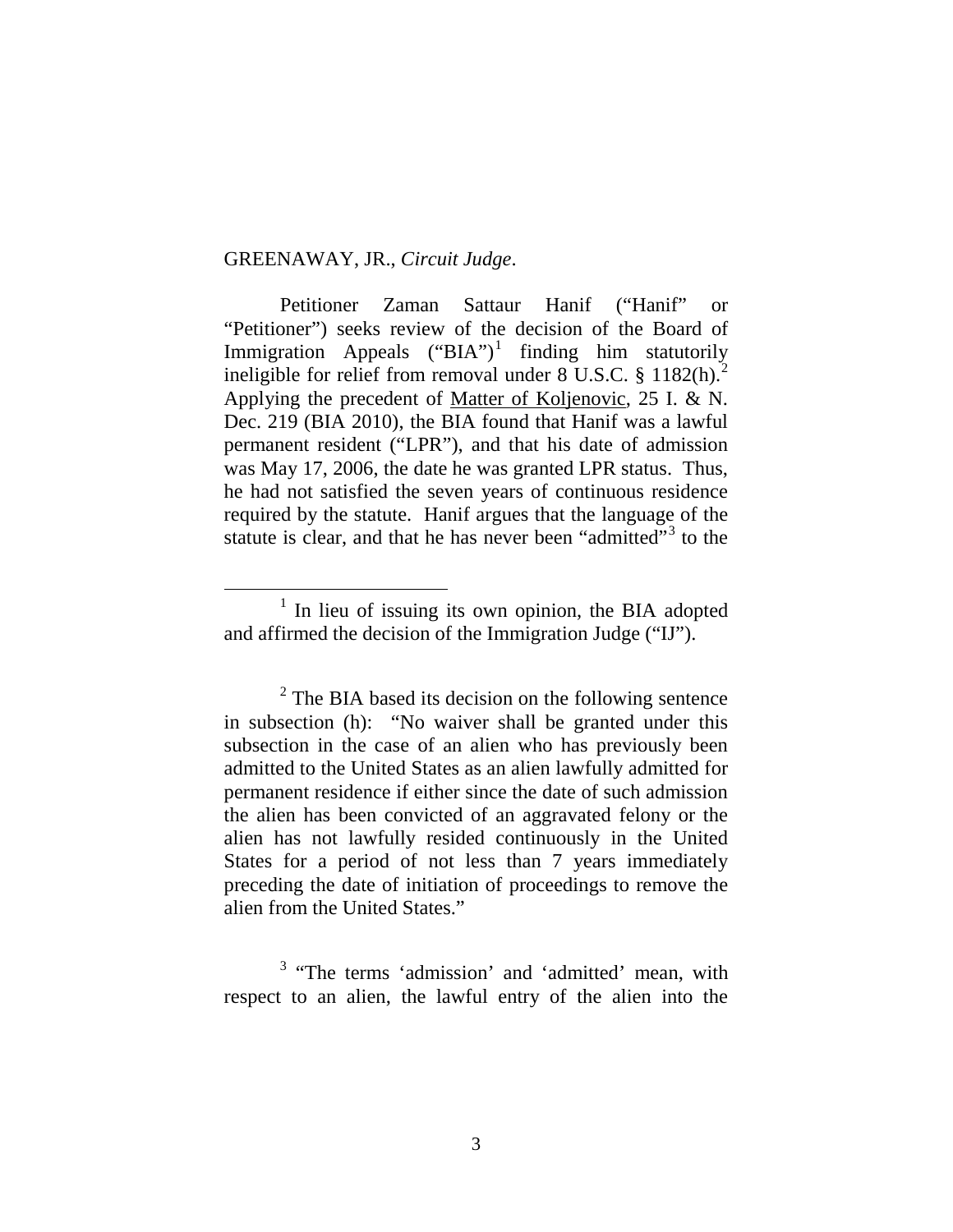United States "as an alien lawfully admitted for permanent residence."<sup>[4](#page-3-0)</sup> Rather, he acquired his LPR status while in the United States, never having been admitted for that purpose.

For the reasons set forth below, we find that the language of the statute is clear and unambiguous on its face. Therefore, we will accord no deference to the BIA's interpretation, which we find to be at odds with the wording and clear meaning of the statute. We will grant the petition, vacate the BIA's decision, and remand for further proceedings consistent with this opinion.

### **I. Facts/background**

Hanif is a citizen of Guyana currently detained by immigration authorities pending the outcome of his removal proceedings. Although the exact details are not clear, Hanif entered the United States on a fraudulent visa at some point during the 1980s.<sup>[5](#page-3-1)</sup> After his marriage to Shakirah Hattim, a

 $\overline{a}$ 

<span id="page-3-0"></span><sup>4</sup> "The term 'lawfully admitted for permanent residence' means the status of having been lawfully accorded the privilege of residing permanently in the United States as an immigrant in accordance with the immigration laws, such status not having changed." 8 U.S.C. § 1101(a)(20).

<span id="page-3-1"></span>5 An August 11, 2009 Presentence Investigation Report ("PSI") prepared for the United States District Court for the Eastern District of New York states that Hanif

United States after inspection and authorization by an immigration officer."  $8 \text{ U.S.C.} \$  $1101(a)(13)(A)$ .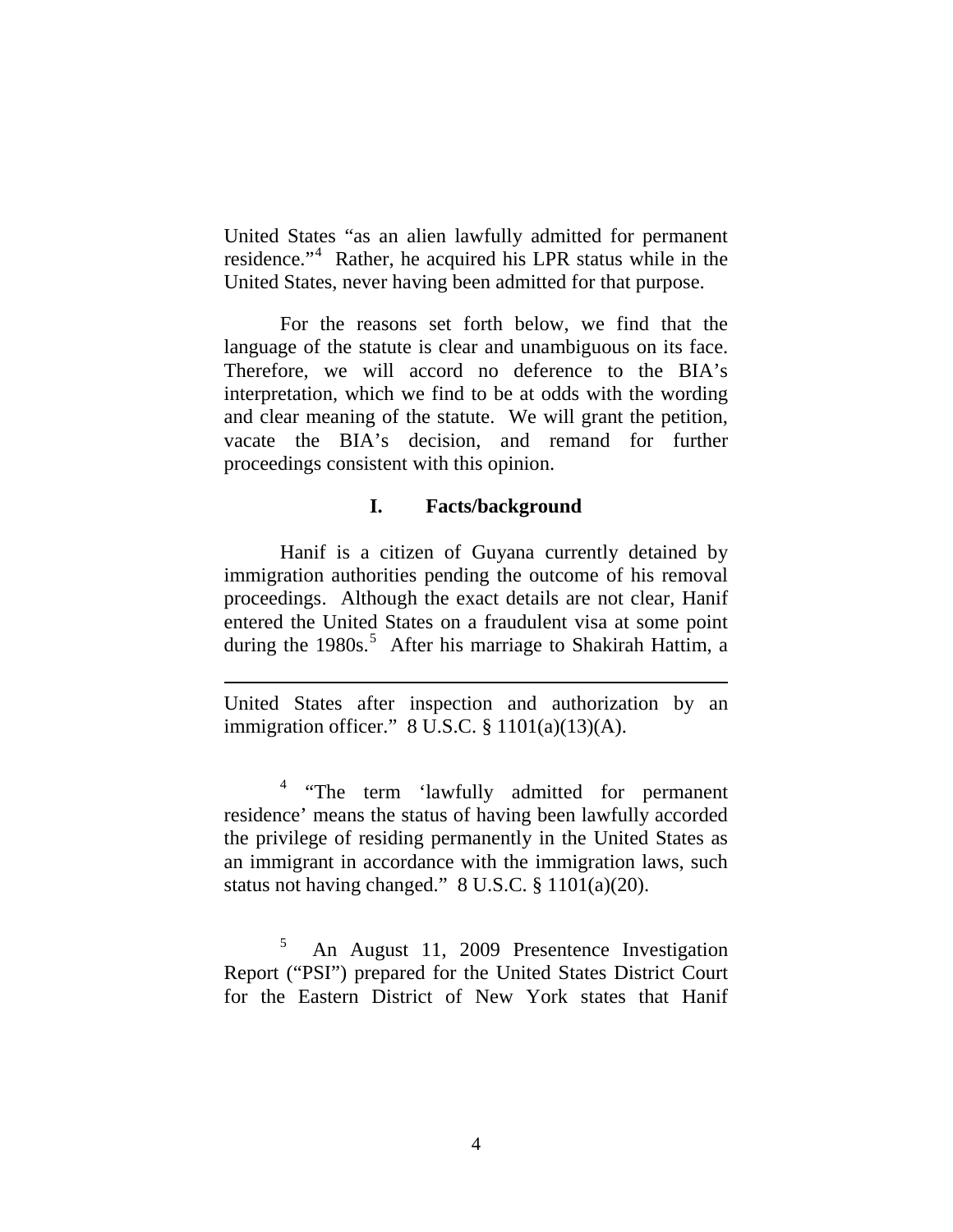naturalized citizen, Hanif applied for a waiver of his ground of inadmissibility. On May 17, 2006, a New York Immigration Judge ("IJ") granted Hanif's application and adjusted Hanif to LPR status. Prior to his detention, Hanif resided in the Bronx, New York with his wife and two children. Also living in the Bronx area are Hanif's parents and five siblings, all either naturalized citizens or lawful permanent residents.

According to the PSI, in June of 2008, Minoutie Khadoo, a girlfriend of Hanif's nephew, was arrested for possession of a forged instrument. In exchange for reduced charges against Khadoo, Hanif turned over \$5,100 in counterfeit bills to the New York State Office of Tax Enforcement ("OTE") and offered to cooperate and work with the OTE and the United States Secret Service in their ongoing counterfeiting investigation. However, after a request by the Secret Service to take a polygraph examination, Hanif fled the country. On August 22, 2008, a warrant for Hanif's arrest was issued by the United States District Court for the Eastern District of New York.

In early December 2008, the Secret Service was notified that Hanif would fly to the United States from

 $\overline{a}$ 

admitted to entering the United States illegally as an adult in the 1980s. The PSI noted that Hanif "stated that he entered the United States illegally," approximately two years after his parents immigrated in 1986. The PSI also stated that "according to the Pretrial Services Report, the defendant advised that he illegally immigrated to the United States in 1984." (Admin. R. 156.)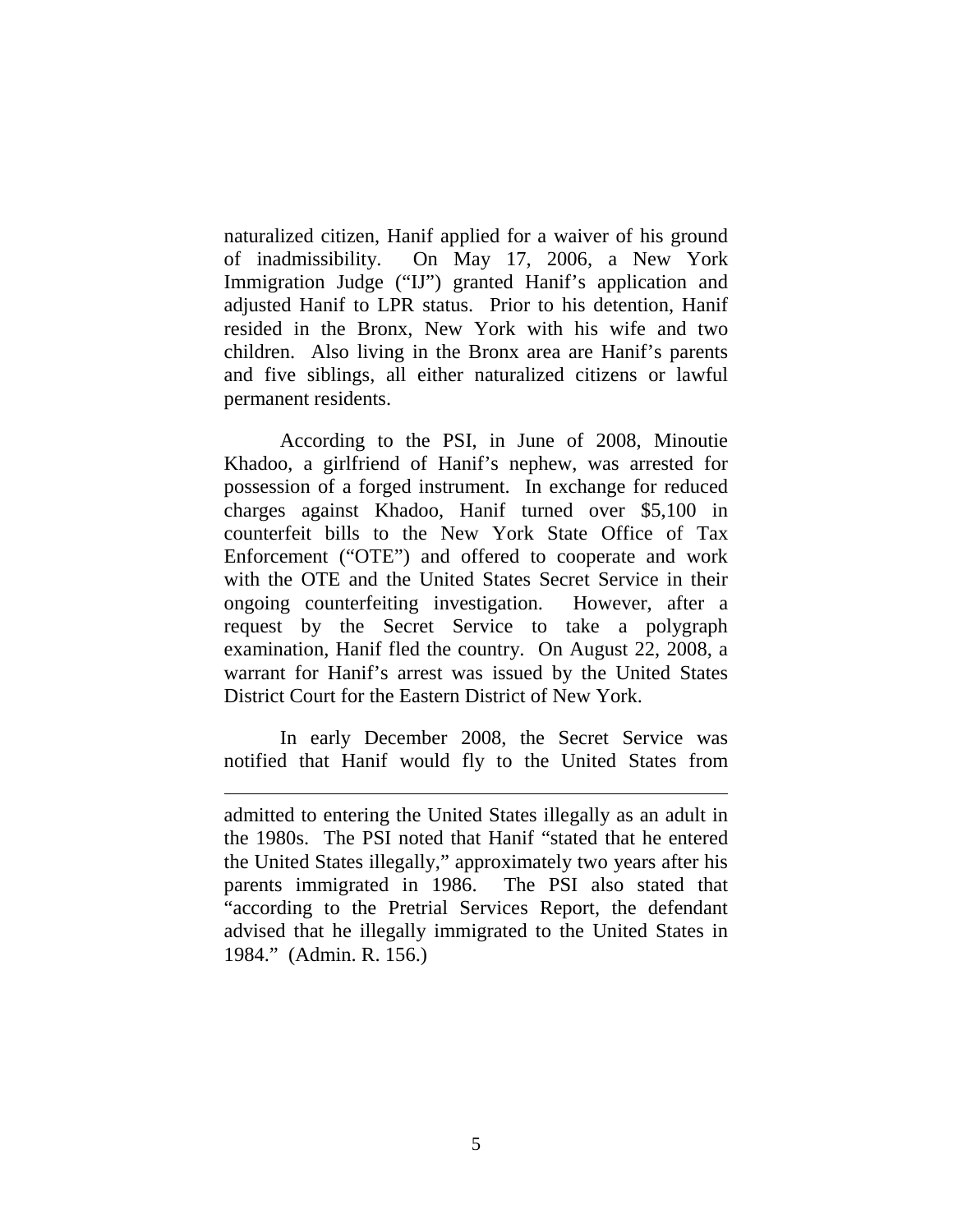Guyana to surrender. Hanif arrived at John F. Kennedy International Airport on December 16, 2008. He was arrested and paroled into the United States for purposes of prosecution for counterfeiting. On May 12, 2009, Hanif pled guilty to dealing in counterfeit United States currency, 18 USC § 473, and, on September 8, 2009, was sentenced to four months in prison.

On December 8, 2009, the Department of Homeland Security served Hanif with a "Notice to Appear," charging him with inadmissibility by virtue of his federal conviction under the Immigration and Nationality Act 8 U.S.C., §  $1182(a)(2)(A)(i)(I).$ <sup>[6](#page-5-0)</sup> On January 21, 2010, Hanif conceded his inadmissibility as charged. Hanif then sought a waiver of inadmissibility under 8 U.S.C.  $1182(h)$ <sup>[7](#page-5-1)</sup> and submitted the

<span id="page-5-0"></span> $6$  Section 1182(a)(2)(A)(i)(I) provides that "any alien convicted of, or who admits having committed, or who admits committing acts which constitute the essential elements of . . . a crime involving moral turpitude (other than a purely political offense) or an attempt or conspiracy to commit such a crime" is ineligible to receive visas and ineligible to be admitted to the United States.  $8 \text{ U.S.C.} \$  $1182(a)(2)(A)(i)(I)$ .

<span id="page-5-1"></span> $\frac{7}{1}$  The pertinent clause in section 1182(h) reads "[n]o waiver shall be granted under this subsection in the case of an alien who has previously been admitted to the United States as an alien lawfully admitted for permanent residence if either since the date of such admission the alien has been convicted of an aggravated felony or the alien has not lawfully resided continuously in the United States for a period of not less than 7 years immediately preceding the date of initiation of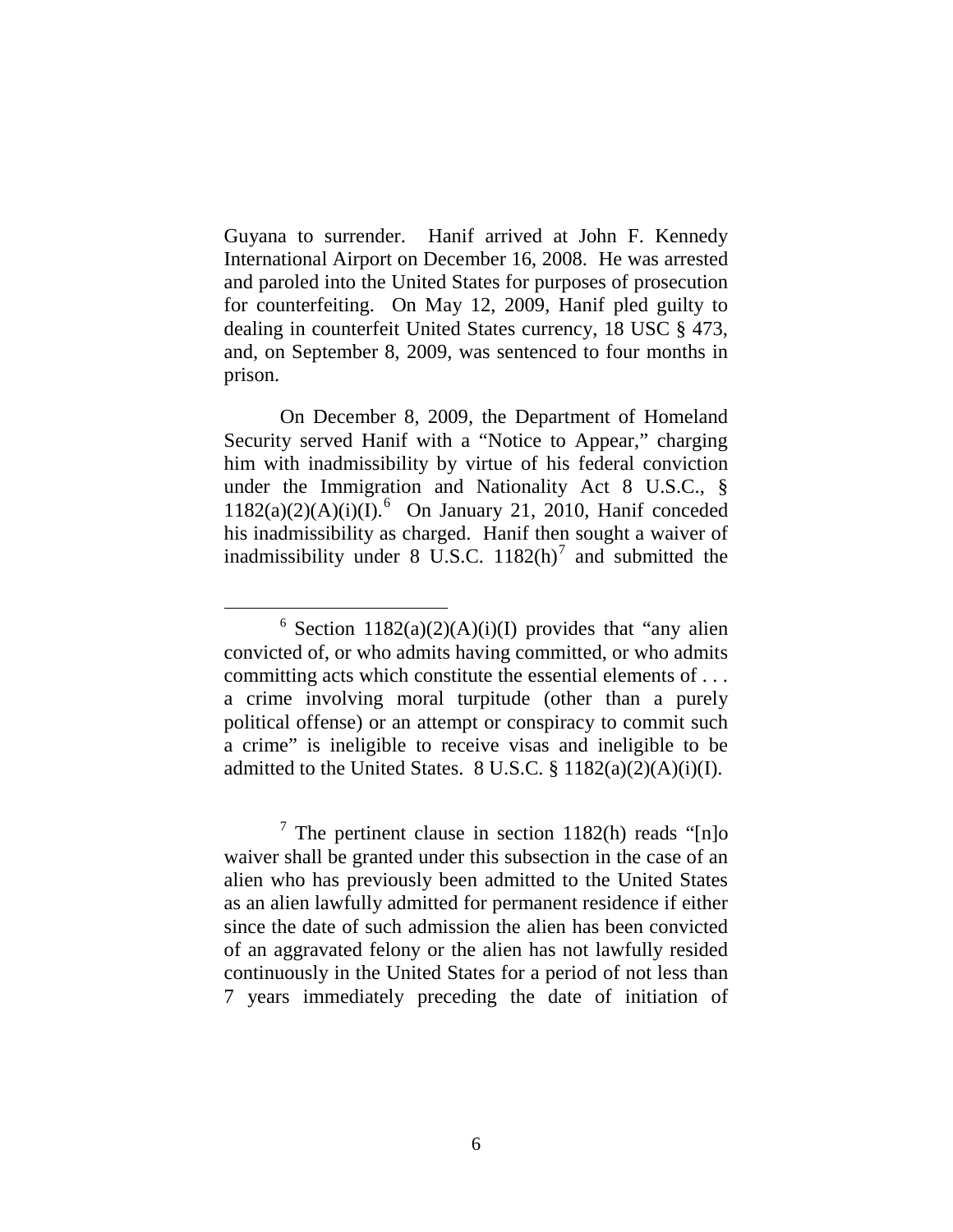corresponding I-601 Application for Waiver on Ground of Excludability on February 17, 2010, claiming that removal would cause extreme hardship to his wife and children.

On January 11, 2011, an IJ denied Hanif's application, finding him ineligible for a waiver under 8 U.S.C. 1182(h), pursuant to the BIA's decision in Matter of Koljenovic. Specifically, the IJ noted that "the Board of Immigration Appeals held [in Matter of Koljenovic] that an alien who entered the United States without inspection and later obtained lawful permanent residence [sic] status through adjustment [of] status has previously been 'admitted as a lawful permanent resident, and therefore, must satisfy the seven year continuous residence requirement at Section 212(h).'" (Admin. R. 53-54.) On May 27, 2011, the BIA adopted and affirmed the IJ's order. On June 17, 2011, Hanif petitioned this Court for review of the BIA's decision.

### **II. Jurisdiction**

The BIA has jurisdiction to review the IJ's decision under 8 C.F.R. § 1003.1(b)(3). In general, "courts of appeals . . . have no jurisdiction to review [the BIA's] discretionary and factual determinations presented in petitions for review." Jarbough v. Att'y Gen., 483 F.3d 184, 188 (3d Cir. 2007). However, this Court has jurisdiction, pursuant to 8 U.S.C. §  $1252(a)(2)(D)$ , to review the BIA's final order for constitutional claims and questions of law. See Sukwanputra v. Gonzales , 434 F.3d 627, 634 (3d Cir. 2006) ("By virtue of

 $\overline{a}$ 

proceedings to remove the alien from the United States." 8 U.S.C. § 1182(h).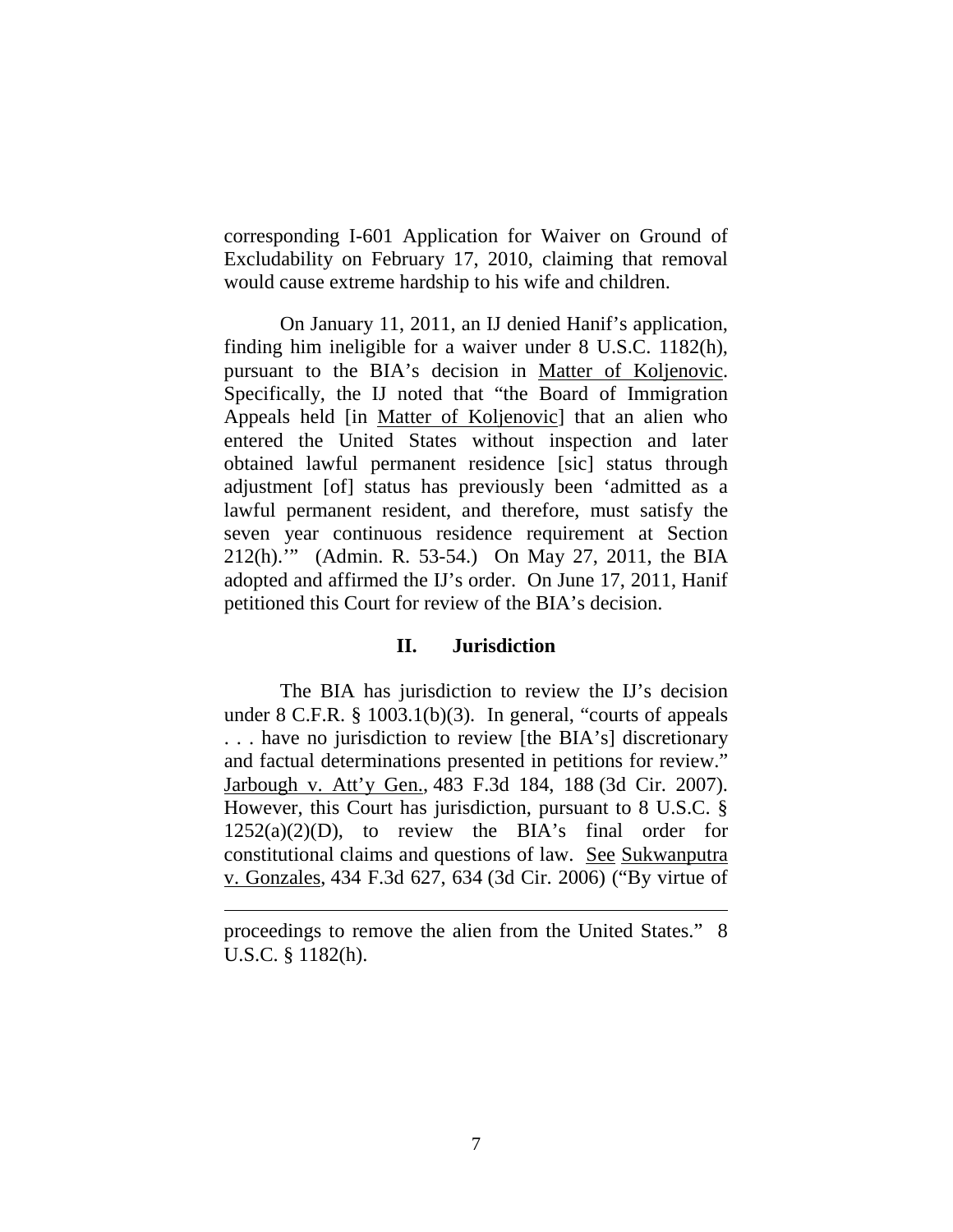$§$  1252(a)(2)(D), constitutional claims or questions of law raised in a petition for review elude the jurisdiction-stripping provisions of the INA."). Petitioner challenges the BIA's statutory interpretation of 8 U.S.C. § 1182(h), thus raising a question of law within the meaning of  $\S$  1252(a)(2)(D). Accordingly, we can exercise jurisdiction over this petition for review.

#### **III. Standard of Review**

When the BIA issues its own decision on the merits, rather than a summary affirmance, we review its decision, not that of the IJ. Sheriff v. Att'y Gen., 587 F.3d 584, 588 (3d Cir. 2009). When, however, the Board adopts and affirms the IJ's decision, as it did here, we have authority to review both decisions. See Sandie v. Att'y Gen., 562 F.3d 246, 250 (3d Cir. 2009) ("Inasmuch as the BIA deferred to the IJ's credibility determinations and adopted the reasons the IJ set forth, we have authority to review both determinations." (quoting Chen v. Ashcroft , 376 F.3d 215, 222 (3d Cir. 2004)).

"The BIA's factual findings are reviewed for substantial evidence." Briseno-Flores v. Att'y Gen., 492 F.3d 226, 228 (3d Cir. 2007) (citing 8 U.S.C. § 1252(b)(4)(B)). We review legal determinations de novo, subject to the principles of deference articulated in Chevron v. Natural Resources Defense Council, 467 U.S. 837, 844 (1984). Id. at 228.

#### **IV. Analysis**

When considering the propriety of an agency's interpretation of a statute, we must turn to the analytical structure set forth by the Supreme Court in Chevron. 467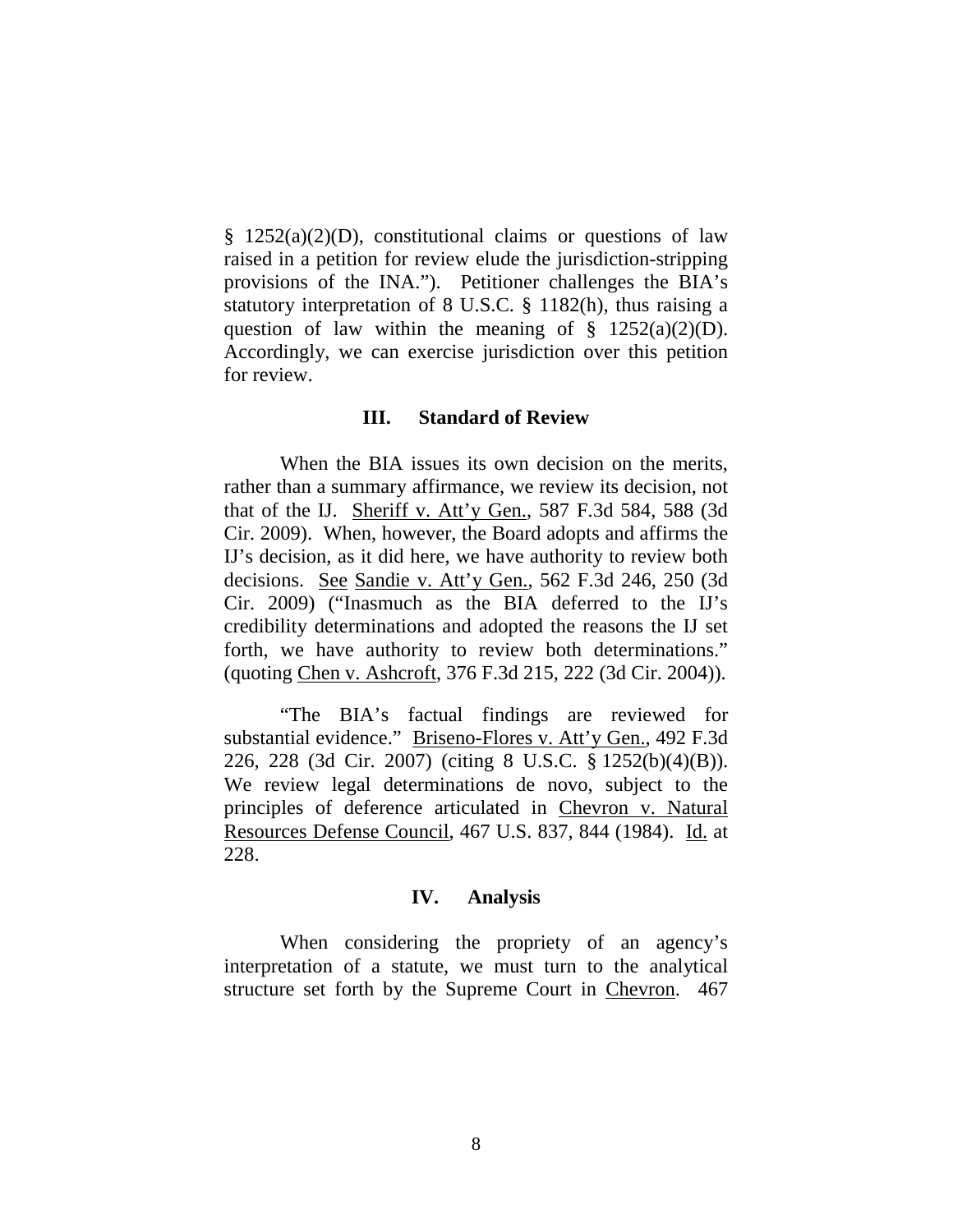U.S. at 842-43. "Under the familiar two-step Chevron inquiry, first, if the statute is clear we must give effect to Congress'[s] unambiguous intent, and, second, if the statute is silent or ambiguous with respect to a specific issue, we defer to an implementing agency's reasonable interpretation of that statute." De Leon-Ochoa v. Att'y Gen., 622 F.3d 341, 348 (3d Cir. 2010).

Regarding the first step, the Supreme Court noted that "[t]he judiciary is the final authority on issues of statutory construction and must reject administrative constructions which are contrary to clear congressional intent. If a court, employing traditional tools of statutory construction, ascertains that Congress had an intention on the precise question at issue, that intention is the law and must be given effect." Chevron, 467 U.S. at 843 n.9 (citations omitted).

We have adopted limitations on the first step of the Chevron test.

> As this Court has observed, "a blind adherence to the literal meaning of a statute [could] lead to a patently absurd result that no rational legislature could have intended. Following the letter, rather than the spirit, of the law in such cases would go against the court's role of construing statutes to effectuate the legislature's intent."

Barrios v. Att'y Gen., 399 F.3d 272, 277 n.11 (3d Cir. 2005) (quoting Fogleman v. Mercy Hosp., Inc., 283 F.3d 561, 569 (3d Cir. 2002) (in turn citing United States v. Schneider, 14 F.3d 876, 880 (3d Cir. 1994) ("It is the obligation of the court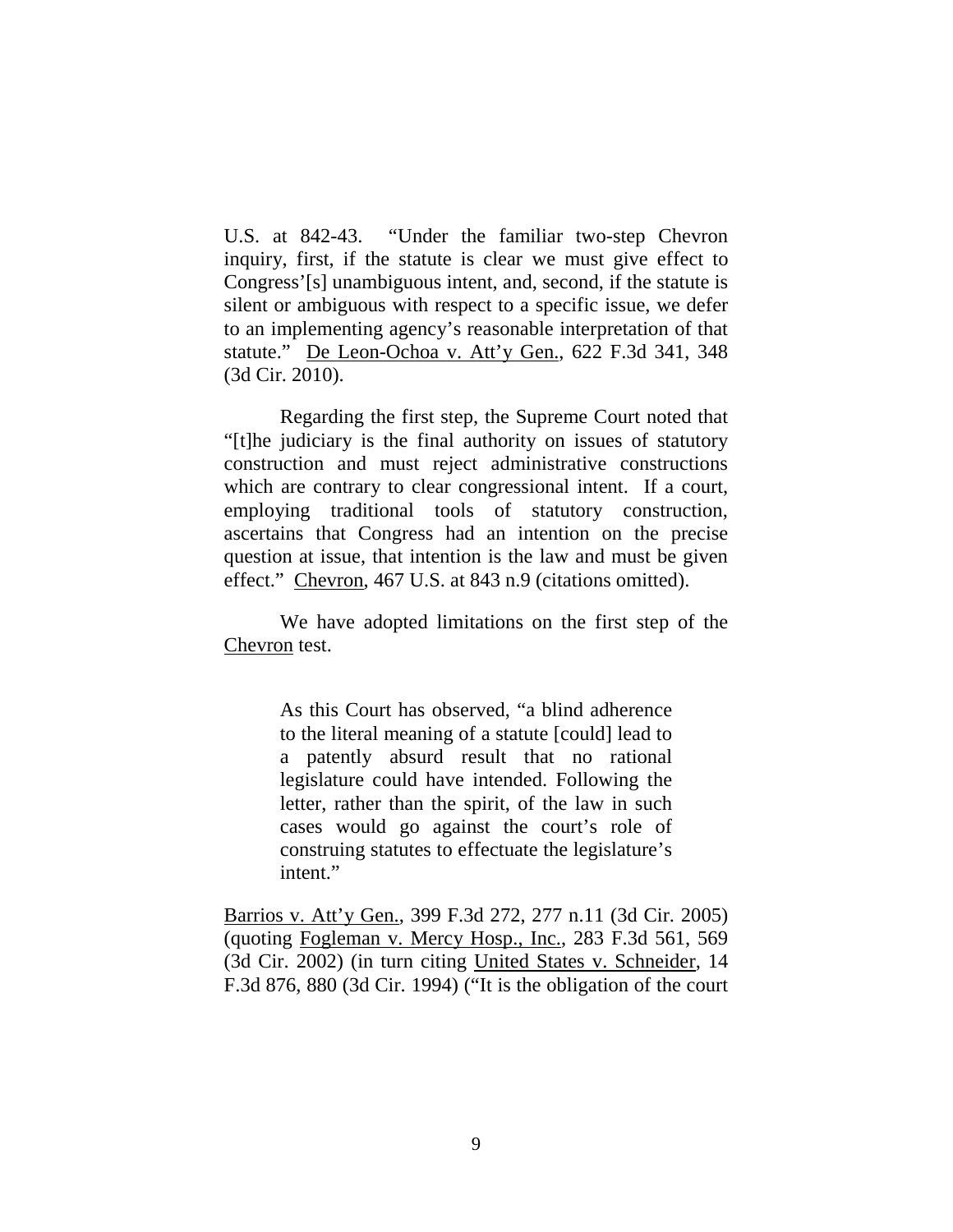to construe a statute to avoid absurd results, if alternative interpretations are available and consistent with the legislative purpose.")).

As to the second step, the Supreme Court stated that a "court need not conclude that the agency construction was the only one it permissibly could have adopted to uphold the construction, or even the reading the court would have reached if the question initially had arisen in a judicial proceeding." Chevron, 467 U.S. at 843 n.11.

Petitioner and amicus argue that the language of the statute is clear, and this Court therefore need only read the statute in order to conclude that it does not apply to him. That is, according to Petitioner, he was never "admitted" to this country "as an alien lawfully admitted for permanent residence." Although his status is that of "an alien lawfully admitted for permanent residence," as defined by 8 U.S.C. § 1101(a)(20), he has never been admitted to the United States, since he originally entered the country illegally.

Although asserting that we need not go beyond the plain meaning of the statute, Petitioner also argues that the statute's legislative history supports his position. Noting that Congress amended § 1182(h), § 1229b(a) and the definition of "admission" in  $\S 1101(a)(13)(A)$  at the same time, Petitioner concludes that the differences among these sections indicate Congress's clear intent to differentiate among them. Specifically, Petitioner notes that Congress used "lawfully admitted for permanent residence" in § 1229b(a) without using "admitted" as an additional modifier, while it used both terms in  $\S$  1182(h).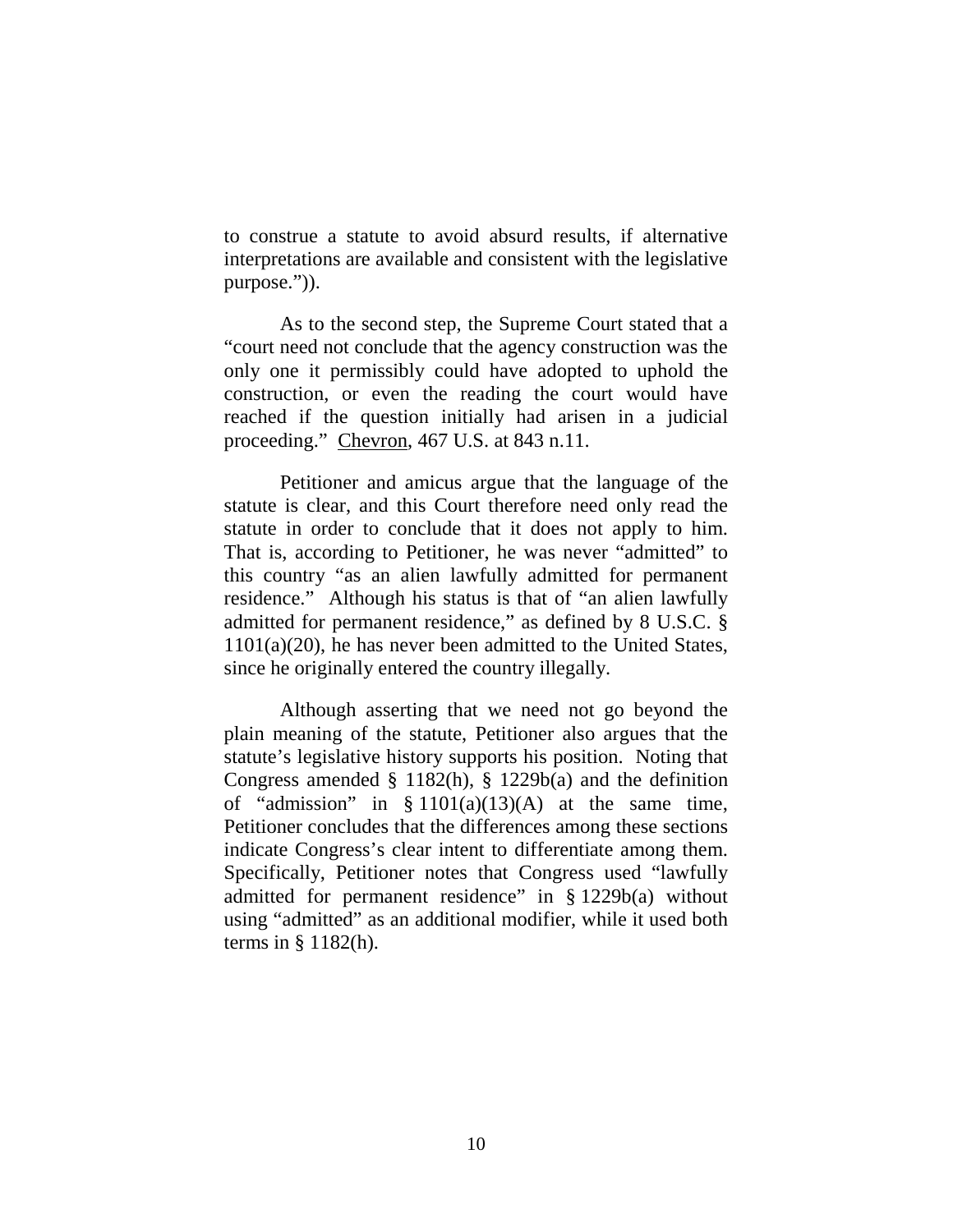We agree with Petitioner that the statute is clear and unambiguous. In § 1182(h), Congress used specific terms defined in the statute. Absent any indication to the contrary, we must presume that Congress intended to give those terms the meaning ascribed to them elsewhere in the statute. See, e.g., Envtl. Def. v. Duke Energy Corp., 549 U.S. 561, 574 (2006) ("[W]e presume that the same term has the same meaning when it occurs here and there in a single statute."). Cf. FCC v. AT&T, Inc., 131 S.Ct. 1177, 1182 (2011) ("When a statute does not define a term, we typically 'give the phrase its ordinary meaning.'" (quoting Johnson v. United States, 130 S.Ct. 1265, 1270 (2010))). Further, as the Supreme Court has often stated, "courts must presume that a legislature says in a statute what it means and means in a statute what it says there." Conn. Nat'l Bank v. Germain , 503 U.S. 249, 253-54 (1992).

Congress clearly only placed limitations on waivers available to aliens who were previously admitted as an alien lawfully admitted for permanent residence. This phrase requires not only a prior admission to the United States, but also that the prior admission has been made while the alien was in the status of a lawful permanent resident. We perceive no other meaning from the language of the statute.

The government holds a different view, arguing that  $\S$ 1182(h) is ambiguous and therefore cannot be read in isolation, but must be read in the context of the entire statute. Examining the full statute, the government, like the BIA, concludes that the date of Hanif's adjustment of status should be considered to be his date of admission. Therefore, according to the government, the BIA correctly concluded that Hanif did not have more than seven years of residency, thus rendering him ineligible for the waiver.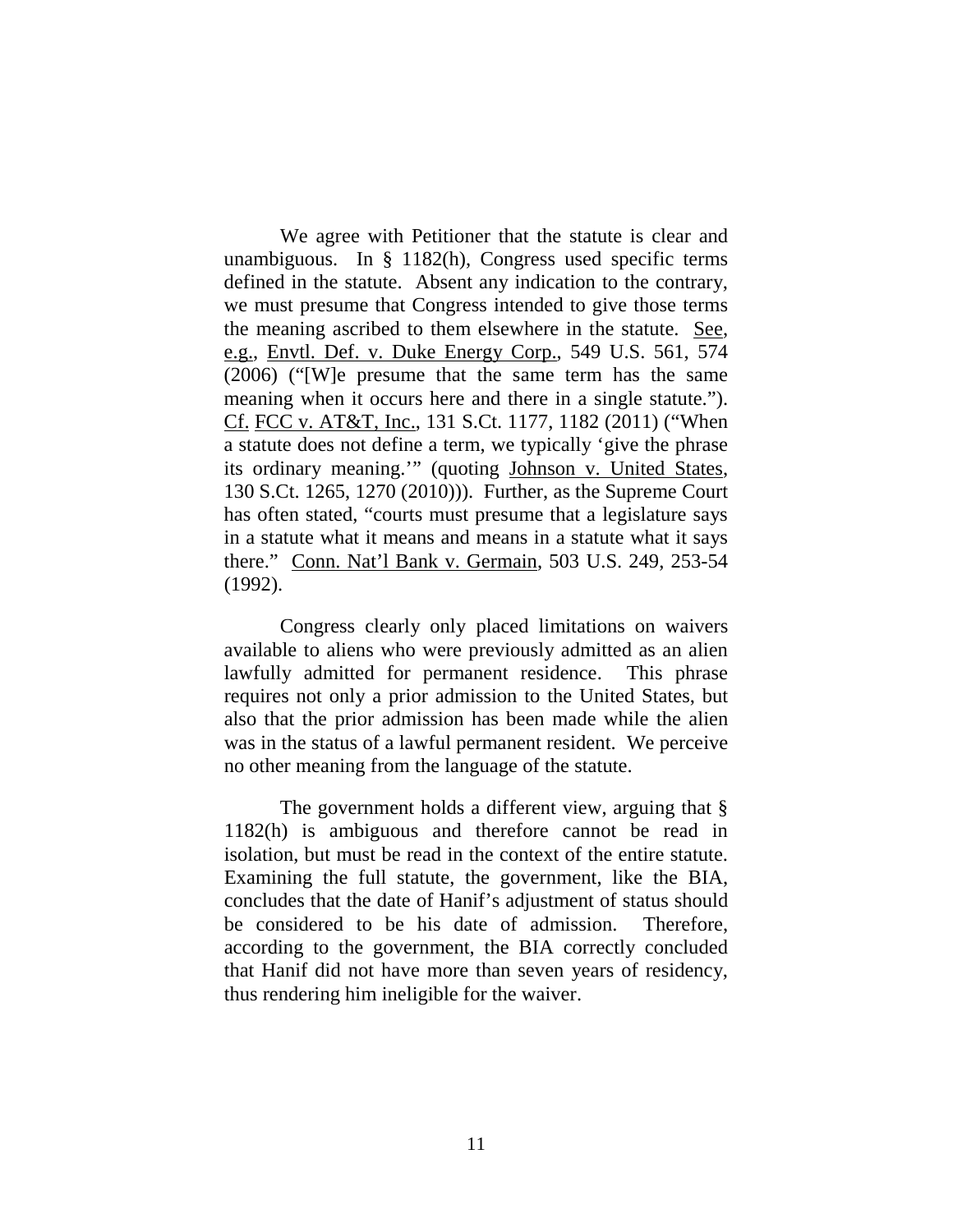At first blush, the government's argument has some appeal. Pointing to the language of 8 U.S.C. § 1255(b), which provides that "the Attorney General shall record the alien's lawful admission for permanent residence as of the date the order of the Attorney General approving the application for the adjustment of status is made," the government contends that Congress clearly stated that the date of the adjustment of status is the date of admission. When the Attorney General enters the order adjusting the status of the alien, "the Secretary of State shall reduce by one the number of the preference visas authorized to be issued under sections 1152 and 1153 of this title within the class to which the alien is chargeable for the fiscal year then current." Id. However, upon closer inspection, this argument fails because Congress adopted specific definitions of "admission" and "lawfully admitted for permanent residence," which distinguish between the two terms. Notably, in 8 U.S.C. § 1101(a)(13)(A), Congress treated "admission" as an event or action, while in 8 U.S.C. § 1101(a)(20) Congress regarded "lawfully admitted for permanent residence" as immigration status. The date of gaining a new status is not the same as the date of the physical event of entering the country. We perceive the recording requirement of  $\S$  1255(b) to be a ministerial provision relating to the monitoring and control of the number of visas available in any given year, rather than an effort by Congress to amend the definitions of "admitted" and "lawfully admitted for permanent residence" set forth in § 1101(a).

The government also points to the legislative history of IIRIRA in support of its assertion that the date of the adjustment of status should be considered the date of admission. The government focuses on two points: (1)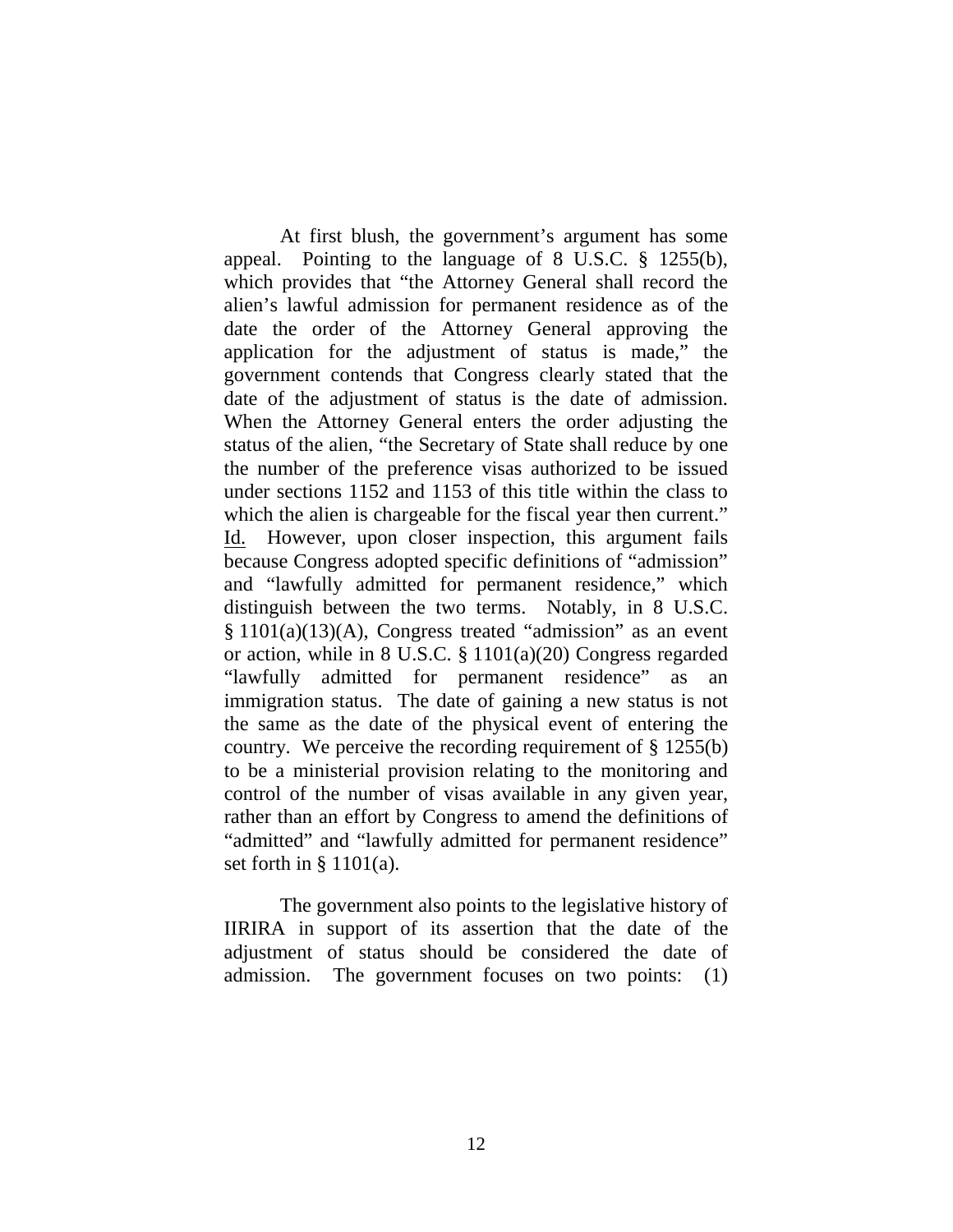statements expressing Congress's intent to streamline deportation through the amendments and (2) the fact that the House Conference Report accompanying IIRIRA indicated that the continuous residency requirements established in §  $1229b(a)$  should also be applied to § 1182(h).

While considering Congress's intent with regard to maintaining some parallelism between § 1182(h) and § 1229b(a) could potentially be appropriate, the language adopted in the two sections does not support the government's position since the two sections differ in a significant way. Section 1229b(a) provides that

> [t]he Attorney General may cancel removal in the case of an alien who is inadmissible or deportable from the United States if the alien--

> (1) has been an alien lawfully admitted for permanent residence for not less than 5 years,

> (2) has resided in the United States continuously for 7 years after having been admitted in any status, and

> (3) has not been convicted of any aggravated felony.

8 U.S.C. § 1229b(a).

As we recently observed in Nelson v. Att'y Gen., 685 F.3d 318 (3d Cir. 2012), the clear language of this section distinguishes between "an alien lawfully admitted for permanent residence" and an alien "admitted in any status." In Nelson, we noted that, contrary to Nelson's argument,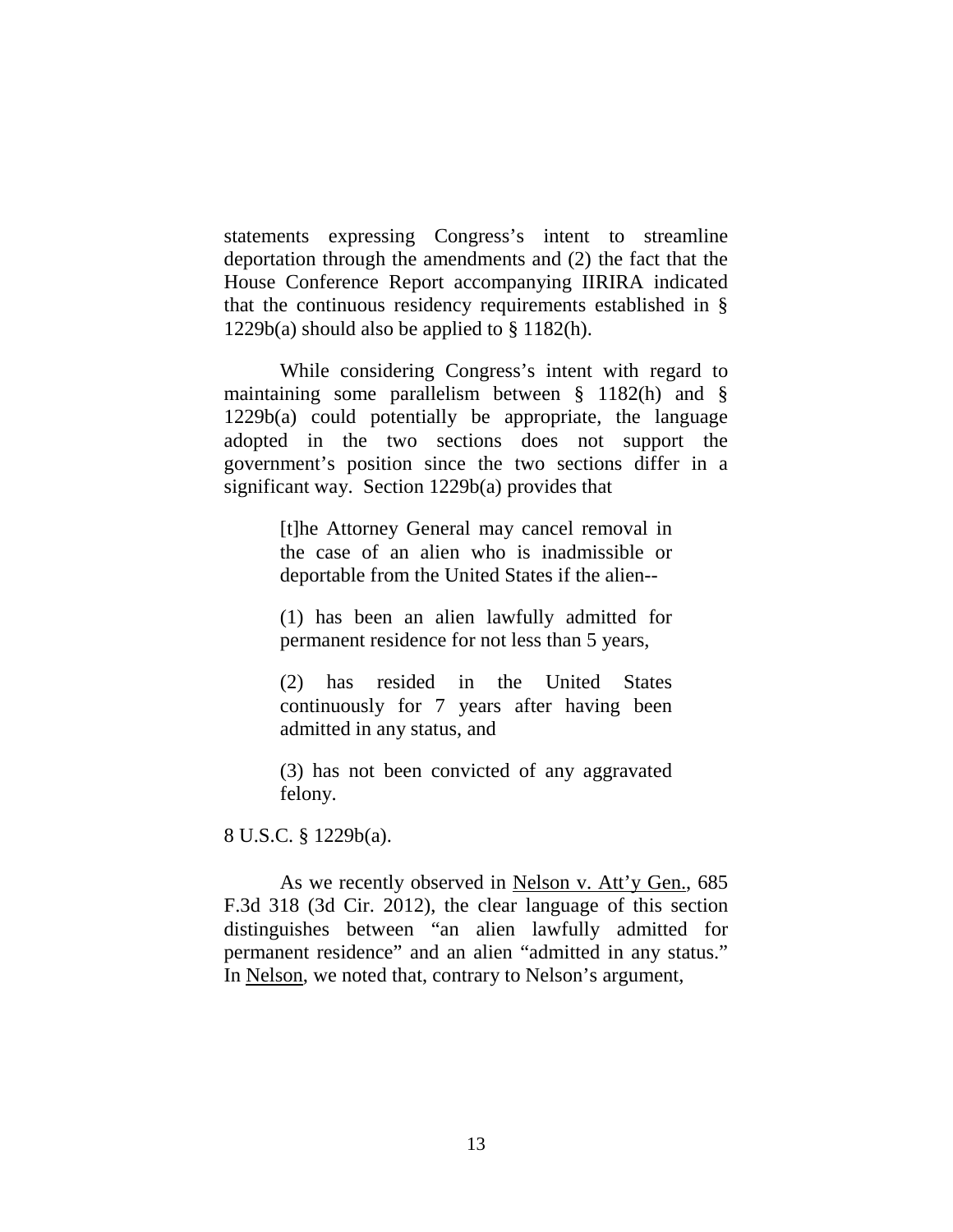the "after having been admitted in any status" language simply means that the seven-year period need not accrue entirely after admission as a lawful permanent resident. The "in any status" phrase could show congressional recognition that an alien may initially be admitted to the United States in some other status (e.g., on a student visa, as a refugee, or some other nonimmigrant status) and receive an adjustment of status to a permanent resident sometime later. Under this interpretation, the statutory language merely clarifies that such an alien does not begin accruing time towards the seven-year period only after his adjustment to permanent resident status. Rather, the alien immediately begins accumulating time following his initial admission, regardless of the status.

Id. at 323 (emphasis omitted).

Additionally, as Petitioner notes, Congress chose to not use "admitted" in conjunction with "lawfully admitted for permanent residence" in § 1229b(a), as it did in § 1182(h). The omission of this additional modifier creates a significant distinction between the two sections.

> "[W]here Congress includes particular language in one section of a statute but omits it in another section of the same Act, it is generally presumed that Congress acts intentionally and purposely in the disparate inclusion or exclusion." . . . We refrain from concluding here that the differing language in the two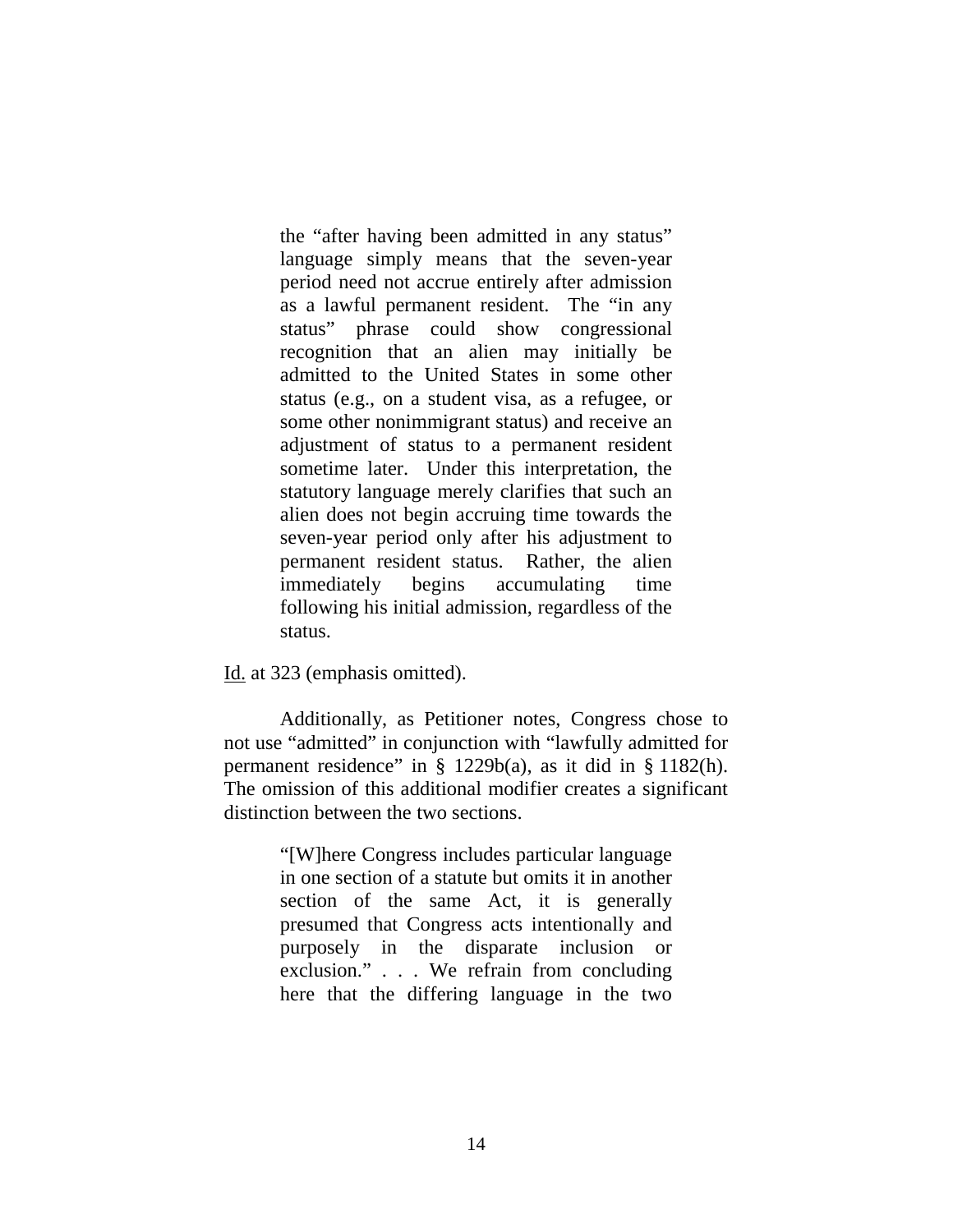subsections has the same meaning in each. We would not presume to ascribe this difference to a simple mistake in draftsmanship.

Russello v. United States, 464 U.S. 16, 23 (1983) (quoting United States v. Wong Kim Bo, 472 F.2d 720, 722 (5th Cir. 1972)). Here, we cannot omit the additional modifier "admitted" from § 1182(h), nor can we insert it into § 1229b(a) in order to conform the statute to the government's interpretation. Rather, we must read the statute as written, noting the differences between these two sections.

The government further argues that a literal reading of the statute produces the absurd result of Hanif being an LPR who was never admitted to the country.<sup>[8](#page-14-0)</sup> In a slightly different context, we have considered whether a rational basis supports Congress's enactment of § 1182(h). DeLeon-Reynoso v. Ashcroft, 293 F.3d 633 (3d Cir. 2002). In De Leon-Reynoso, the petitioner argued that § 1182(h) violated the Equal Protection Clause since that section treated different LPRs differently. Specifically,

<span id="page-14-0"></span> <sup>8</sup> Similarly, the government suggests an absurd result would occur by applying Hanif's interpretation since an alien entering the country without inspection would not be eligible for relief under  $\S$  1229b(a). Given the fact that  $\S$  1229b(a) does not use "admitted" as a modifier for "lawfully admitted for permanent residence," we find the government's reasoning on this point to be unpersuasive.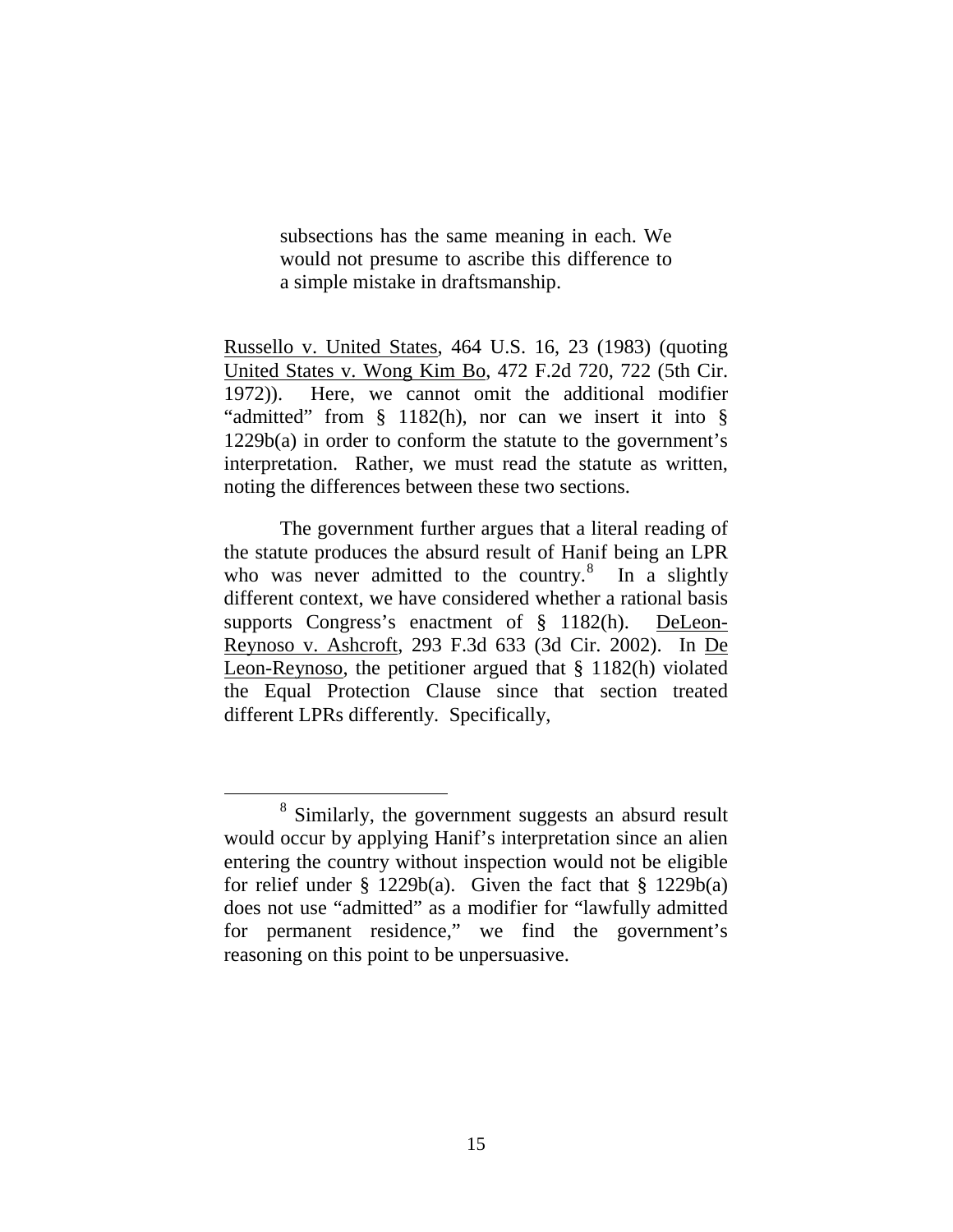De Leon argues that § 1182(h) violates the equal protection component of the Fifth Amendment's Due Process clause by making an impermissible distinction between two categories of aliens who are not permitted to reside in the United States: those who have not previously been lawfully admitted to the United States (i.e., non-LPRs) and those who have been previously admitted to the United States but have not resided in the United States for seven consecutive years before removal proceedings are initiated (LPRs).

Id. at 638. We found § 1182(h) to be constitutional, observing that since "Congress conceivably had good reasons to create the § 1182(h) distinction, we hold that the distinction survives rational basis scrutiny." Id. at 640. We did note that "[o]ur holding that the § 1182(h) distinction survives rational basis scrutiny should not be mistaken for an endorsement of the policy." Id.

The conclusion in **De Leon-Reynoso** limits our ability in the present case to consider whether the plain meaning of the statute produces an absurd result. While concluding that a rational basis exists for treating different types of LPRs differently is not the same as deciding that a literal interpretation of the statute would produce an absurd result, our earlier decision is instructive. Conceivably, Congress could have had reasons to treat LPRs differently based on whether or not they were admitted to the United States in that status.

Even absent the holding in De Leon-Reynoso, we would not conclude that giving the statute its literal meaning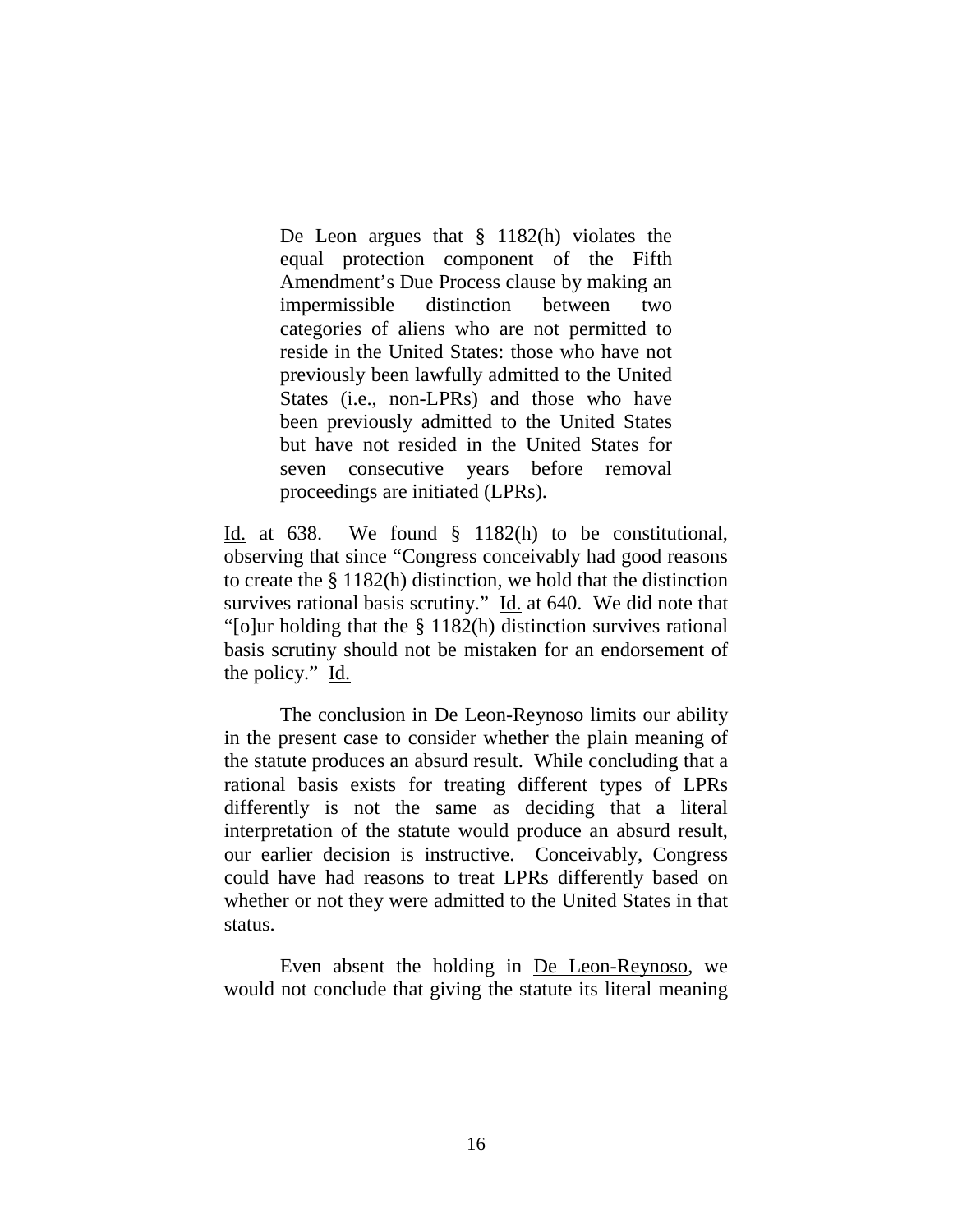produces an absurd result. We acknowledge that giving the statute its literal meaning results in situations such as here, where Hanif, having entered the United States illegally, technically was never "admitted" to the country as defined in  $§ 1101(a)(13)(A)$ . However, Congress has long been aware of the fact that aliens may enter the country without inspection and later adjust to LPR status.<sup>[9](#page-16-0)</sup> The statute, in fact, allows for just this situation. See 8 U.S.C. § 1255(i). While we find this situation awkward, we cannot substitute our judgment for that of Congress. We can, and in fact, must, give the statute the meaning Congress intended. Further, "'[t]he fact that Congress may not have foreseen all of the consequences of a statutory enactment is not a sufficient reason for refusing to give effect to its plain meaning.'" Lockhart v. United States, 546 U.S. 142, 146 (2005) (quoting Union Bank v. Wolas, 502 U.S. 151, 158 (1991)). "In light of these plausible explanations . . . , we cannot say that adherence to the statute's plain text would be absurd." Fogelman , 283 F.3d at 570.

Similarly, after finding the statute's meaning to be clear, the Fifth Circuit considered whether this interpretation

<span id="page-16-0"></span> <sup>9</sup> Congress acknowledged that aliens may attempt to enter the country without inspection in the definition section of the statute. Section  $1101(a)(13)(C)(vi)$  provides that "[a]n alien lawfully admitted for permanent residence in the United States shall not be regarded as seeking an admission into the United States for purposes of the immigration laws unless the alien-- . . . has not been admitted to the United States after inspection and authorization by an immigration officer."